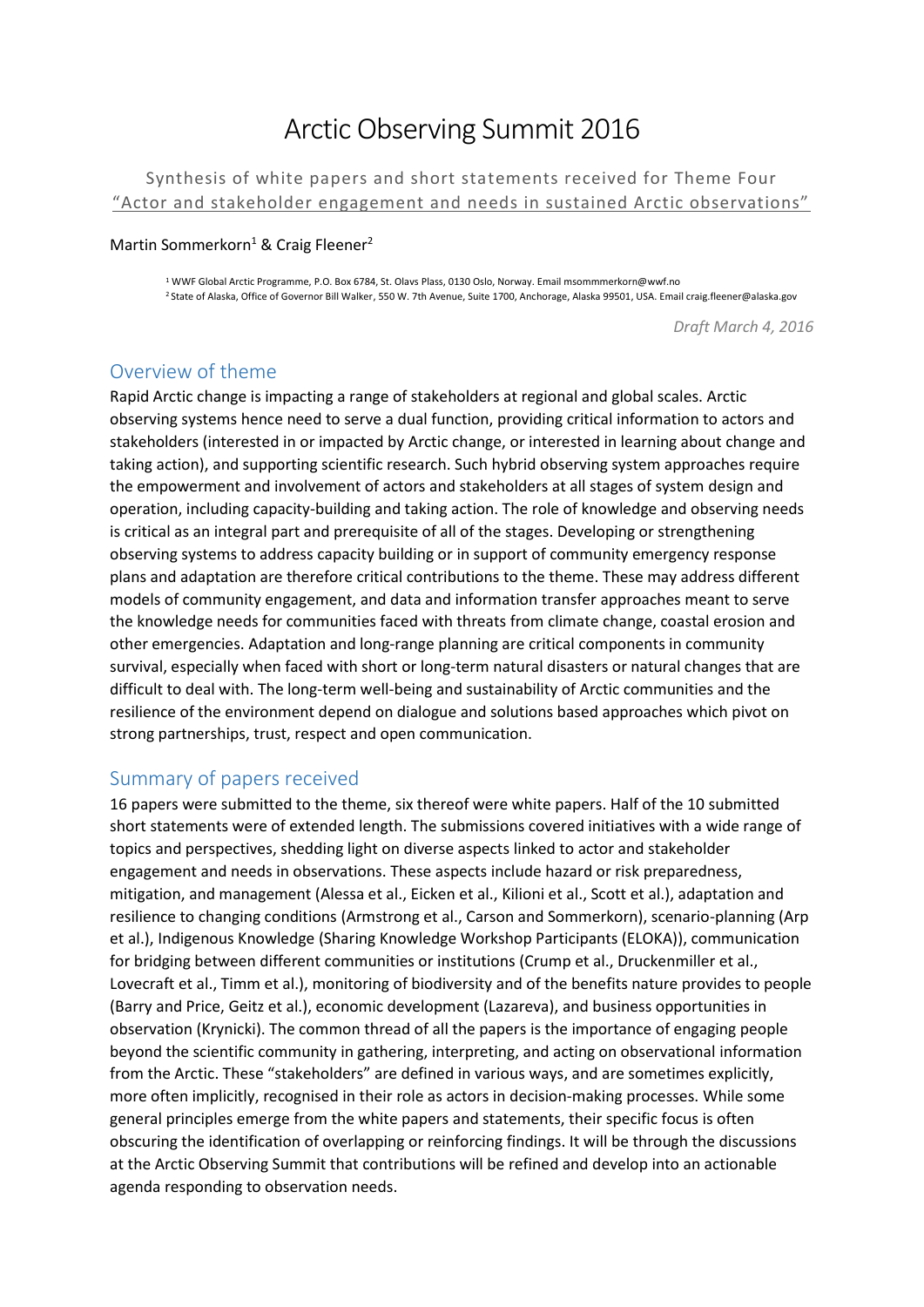# Highlights of contributions

In this section we take a closer look at the received white papers and statements to tease out trends and opportunities for responding to the needs of stakeholders for involvement in observations.

Several initiatives organised by the Arctic Council provide new and exciting context for linking observations closely to stakeholder and actor needs. These initiatives explore novel avenues for pan-Arctic scientific assessments that can potentially affect long term commitment to observations. They also link much more closely to regions and communities than Arctic Council assessments have done in the past while keeping the pan-Arctic perspective.

Armstrong et al. describe the imminent development of the Arctic Council's Adaptation Actions for a Changing Arctic (AACA) assessment to a collaborative science-based decision-making enterprise that includes stakeholder consultations, science, and decision-support in an iterative management loop to more effectively inform adaptation actions for both scientific agenda-setting and decision-making. Such an enterprise would include co-designed sustained observation networks to support scientific research, and would also provide feedback to both science and decision-makers for how scienceinformed decisions are performing.

Another Arctic Council study on the benefits that people receive from nature (ecosystem services) scoped the context for recognising and capturing these values in decision making (Geitz et al.). Through the context of observing, the study brings into focus intriguing new fields for monitoring monitoring the values people hold for nature, rather than only monitoring nature itself. Such observations require cooperation between science and stakeholders from the outset as observed values need to be defined in a relevant stakeholder community context, rather than being predefined by the research community alone. Such an approach also offers the potential for new scientific communities, such as social anthropologists and economists, to become involved in observations, and to provide for new science-stakeholder partnerships and additional engagement and research tools, such as questionnaires and workshops to identify and formulate values held for nature.

Carson and Sommerkorn report on a project for monitoring and strengthening the societal capacity of dealing with uncertainty and rapid change. They make the case for developing indicators for resilience, based on key capacities of the social-ecological system that facilitate effective adaptation to disturbances, or transformative change, if needed. Such key capacities are livelihoods, knowledge and the capacity to learn, the capacity for self-organisation, and, cross-cutting these three, diversity and assuming change. They argue that co-producing such indicators in a participatory process will allow monitoring of, but will also contribute to, community capacity for engagement and adaptation.

In implementing the recommendations of the Arctic Biodiversity Assessment through an action plan (Barry and Price) the Conservation of Arctic Flora and Fauna working group of the Arctic Council (CAFF) includes sustained biodiversity monitoring plans with expert assessments and communication efforts to inform action by national authorities, regional stakeholders, and international organisations.

A number of papers speak to the important dimension of communicating information or knowledge between different communities or institutions and what consequences for communication arise from the observation needs of different stakeholders and actors.

In arguing for a strategic communication process for developing researcher-stakeholder relationships Timm et al. offer a concise communication theory background to inform observation efforts and achieving participation of critical audiences. Applying such an approach, they argue, can help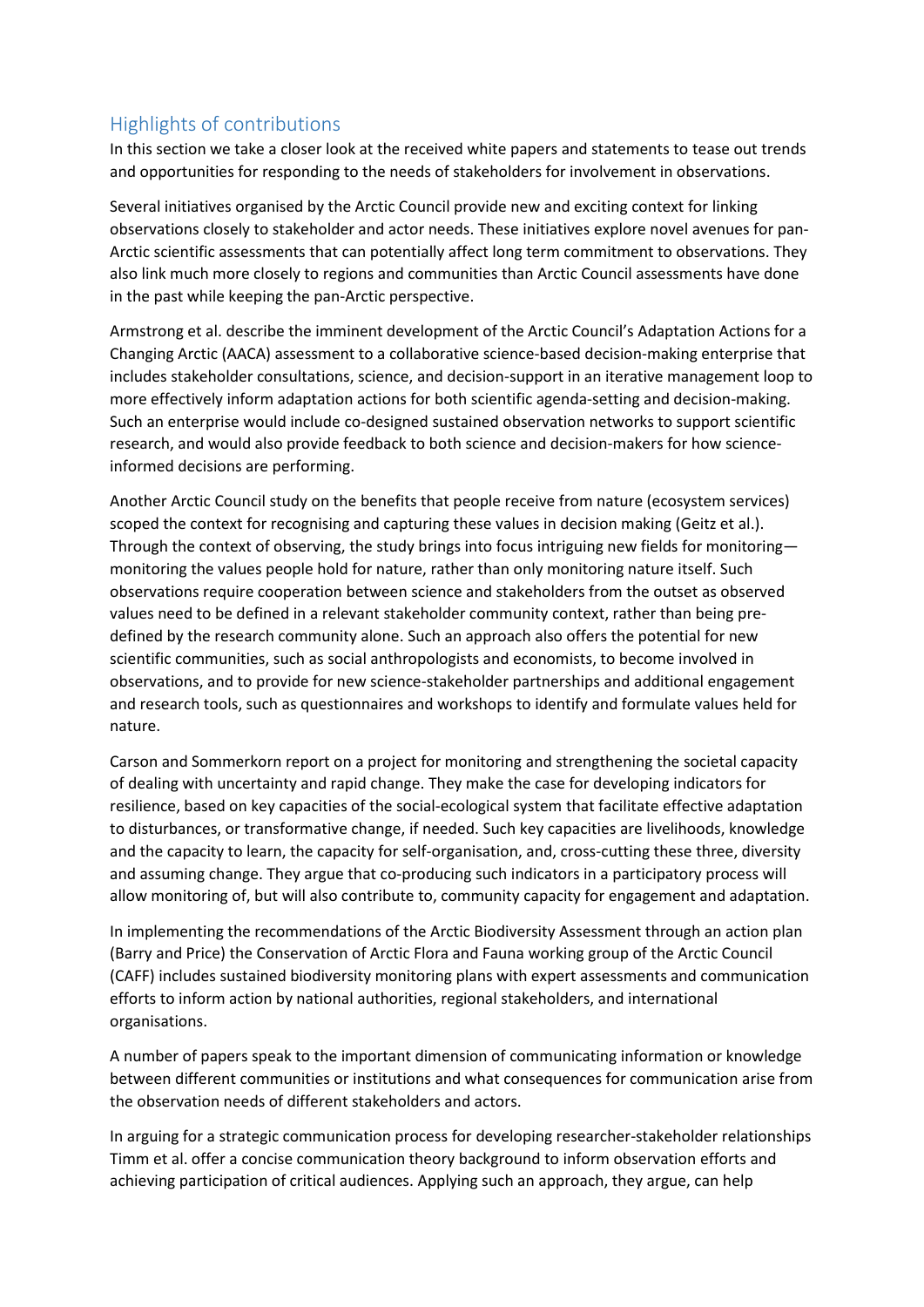research teams to select target audiences, understand stakeholder engagement goals, and collaborate efficiently in bringing scientific research to application with end-users.

Lovecraft et al. show how the Arctic Environmental Response Management Application portal (ERMA) can serve as an example of information bridges between major institutional actors operating in the dense and often overlapping governance space linked to sea ice. They argue that, in order to maximize data production, dissemination, transparency, and participatory capacity across stakeholders, scientific observations should be tied to the services that sea ice provides and their governance by relevant institutions.

Concerned with disseminating scientific information to broad audiences Druckenmiller et al. report on a website platform communicating "why sea ice matters" as a comprehensive go-to resource for decision-makers and the media. The project involves research efforts to track and evaluate how information from science reaches stakeholders and informs decisions to allow the research community keeping pace with the evolving needs of arctic decision making.

Crump et al. report on a project that has catalysed researchers, NGOs and communities in the Arctic and Small Island Developing States to document the risks posed by climate change, identify opportunities for adaptation, and raise awareness. They profile an example of digital storytelling, an approach that is increasingly being used in community-based research to document impacts and adaptations to climate change. Important project objectives were also to build a stronger voice and capacity in the Arctic and Small Island Developing States in international climate negotiations and to develop community-driven research to elucidate vulnerabilities and build adaptive capacity.

An important aspect of communication are the caveats of sharing knowledge from different knowledge domains, specifically in efforts where Indigenous Knowledge is shared, processes and disseminated along with scientific knowledge. The Participants of the Sharing Knowledge Workshop (ELOKA) specify some of the challenges and opportunities of Indigenous participation in sharing knowledge with researchers or other actors with different worldviews in a more connected, including digitally connected, Arctic. Considering Indigenous Knowledge, they remind us, must consider context of knowledge, including the language and worldview of the Indigenous actor who holds that knowledge, and the place it comes from.

An often ignored area of discussion in the Arctic is the issue of risk management and preparedness. Kilioni et al. intend to bring greater awareness to this deficiency through the Arctic Risk Management Network (ARMNet). This purpose of this network is to facilitate greater cooperation, improve communication and exchange among American and Canadian academics and practitioners, mitigation of risks, emergencies and disasters in the Arctic regions. Its aim is to assist regional decision-makers through the sharing of research, best practices and creating inter-operability. This is a critical step to assure, not only preparedness but also local observational involvement in decisionmaking.

Alessa et al. will perform a similar function via a systems or multidisciplinary approach that engages partners to improve awareness of trends, conditions, and activities for improved scientific data collection and to maintain regular communications between agencies, local organizations and knowledgeable individuals that are instrumental in local observational understanding and key to problem resolution.

Currently, it is believed by many researchers, agency personnel and responders that local response and capabilities to hazards and disaster are poorly documented and poorly understood and the connection between remote Arctic communities and response entities is fragmented at best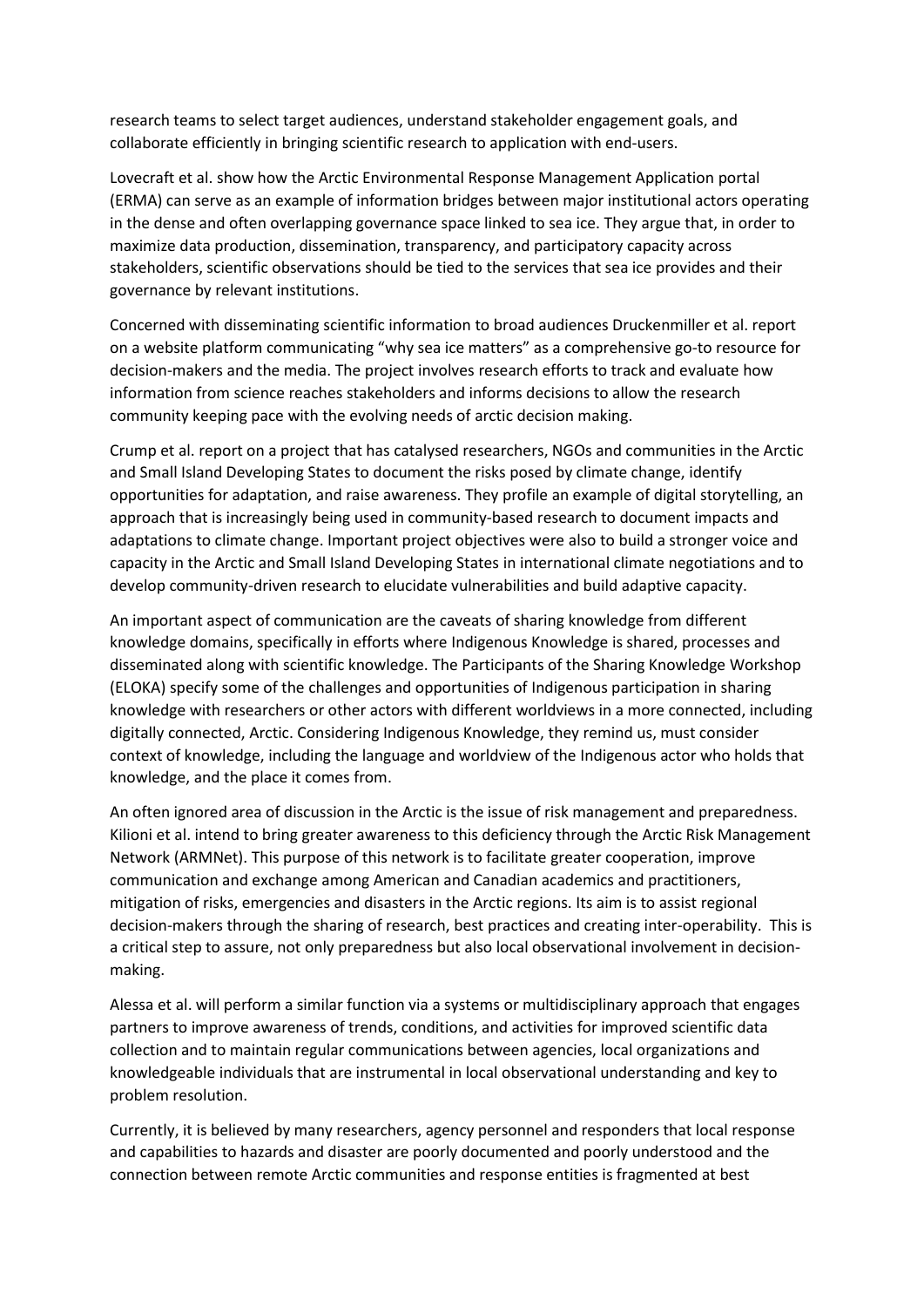therefore not effectively operationalized. These papers identify paths forward to bring researchers, observers and responders to highlight the need for hazard and risk preparedness, mitigation, management and improved collaboration.

# Identification of commonalities and areas of future collaboration

This paper does not attempt a synthesis of the contributions received. Rather, it aims to identify common threads in the submitted material that can inform a debate at the Arctic Observing Summit and beyond concerned with identifying aspects of future initiatives that build capacity for mutual learning and for engaging in decision-making processes. Strengthening the role of stakeholders and actors in such ways is particularly important or even essential, as it is rarely the scientific community that carries things through to this step. Scientific endeavours are more likely to respond to the needs of policymakers and stakeholders when those affected by change have the capacity to participate in decision-making. Human development in the Arctic, the well-being of its peoples, and the continued resilience of ecosystems depend on dialogue, learning, and partnerships between science and decision-making, with observing in a central role.

Next, we explore how a number of identified trends in the submitted material could inform and guide further debate on how to develop further the field of observation with a particular focus on stakeholder needs and engagement.

A first trend is the increasing momentum for observing collaboration between researchers and various stakeholder communities—we received many examples of involvement of stakeholder communities in creating relevant information from scientific observations. However, we also note that the observation community has not yet widely connected to social and political science fields. Doing so would, for example, make clearer to all involved the agency role of involved actor and stakeholder communities for long-term Arctic sustainability, including self-determination, education, capacity-building, and knowledge co-production, as a result of involvement in observation initiatives. It may therefore lead to increased efficiency of disseminating scientific data for application in decision-making processes at all levels. It may also the increase the capacity of stakeholder communities for deliberative participation in decision-making processes, and also for meaningful contributions to scientific observations. Last but not least the analysis of these involvements may in turn provide opportunities for social and political science research.

A second trend is the increasing awareness that the interface between nature and people needs better conceptualisation and consideration in observing activities—in addition to physical humannature relations cognitive relations expressed through e.g. values associated to sets of services from nature become important, as they define cultural context or are important elements of adaptive capacity. This trend influences what information is considered important for observation itself, and it also prompts more interdisciplinary cooperation, and more attention to the formulation of stakeholder needs in ways that may often be an extensive initial part of the observation project.

A third trend is, almost inevitably, a growing number of sophisticated, often web-based, products that are customised for producing observation-based information linked to specific stakeholder groups or particular issues of concern. Through developing these products a wealth of tools is coproduced, such as portals, sensors, and applications for (e.g. spatial) analysis or (e.g. web-based) communication, that are potentially available for future development of observation partnerships. Recognising that incentives for scientist engagement focus on novelty, and that scientific data production on one hand, and community capacity building and applying data in decision-making on the other, occur on quite different timescales, the question must be asked how to secure interest and capacity of scientists in observation partnerships. Being conscious about the dimensions of co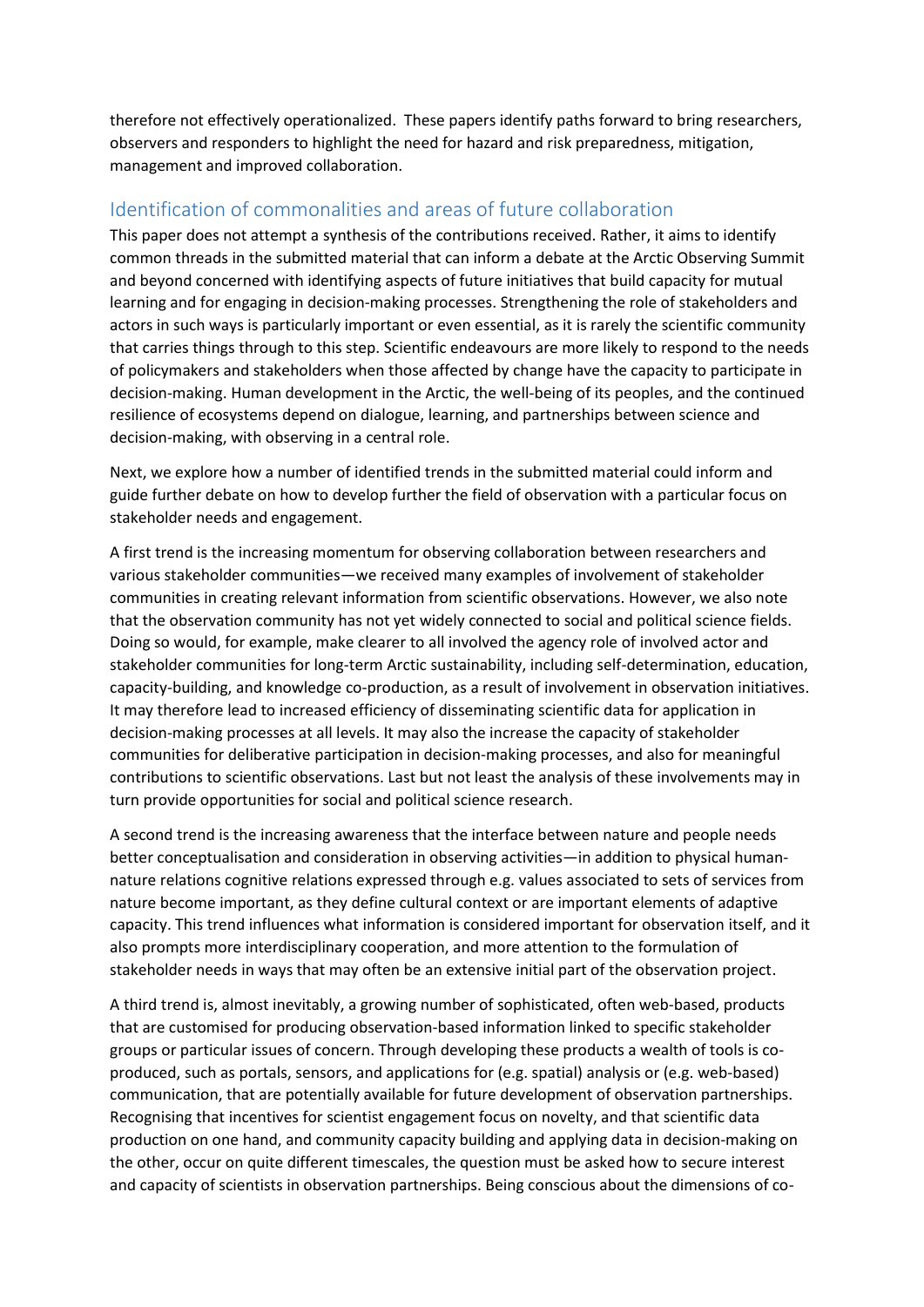production of knowledge and learning through sustained stakeholder-science partnerships may be key to tackling this challenge.

In summary, there is increased awareness of the complexity of available knowledge to inform observing, stakeholder involvement and communication. There is also increasing awareness of the complexity of geophysical, ecological and social change and the need for identifying what information, communication, and stakeholder involvement may allow scientific observation to be applied in actor's decision-making processes. Developing an actionable agenda responding to these opportunities provides exiting new opportunities for developing observation initiatives and programs.

A discussion of the above themes at the AOS and beyond that seeks to identify principles for an actionable agenda furthering the involvement of stakeholder in observation efforts may be guided by the following questions, which correspond to the breakout session of the stakeholder engagement and needs theme at the 2016 Arctic Observing Summit:

- 1. What are novel or emerging observations important to communicate to stakeholders that also have consequences for science?
- 2. What is the best method of empowering local Arctic observers to be more actively involved with agency responders in observational reporting, research collaboration, risk mitigation and disaster recovery?
- 3. What approaches and tools are suited to involve stakeholders and build capacity, or in other words, how can observations be embedded in initiatives that aim to strengthen stakeholder capacity to learn and take action?
- 4. What observations are needed for identifying sustainable pathways in the context of responding to social-ecological change?

# Acknowledgments

- Co-leads and Thematic Working Group members who are not coauthors of the synthesis paper
	- Hajo Eicken Gabriela Ibarguchi Olivia Lee Maribeth Murray Mary Stapleton Malgorzata (Gosia) Smieszek Sandy Starkweather Peter Pulsifer
- Relevant funding agency or institutional support
	- Martin Sommerkorn's time for AOS 2016 is contributed in-kind by WWF

# References

Submitted papers can be accessed a[t http://www.arcticobservingsummit.org/aos-2016-white](http://www.arcticobservingsummit.org/aos-2016-white-papers-and-short-statements-public)[papers-and-short-statements-public.](http://www.arcticobservingsummit.org/aos-2016-white-papers-and-short-statements-public)

Alessa, L., Williams, P., Kliskey, A., Beaujean, G., Ward, H., Ingott, J. and Ingott, E. 2016. Incorporating Community Based Observing Networks for Better Preparedness and Enhanced Responses to Marine Arctic Critical Events. Theme(s): 4, 6